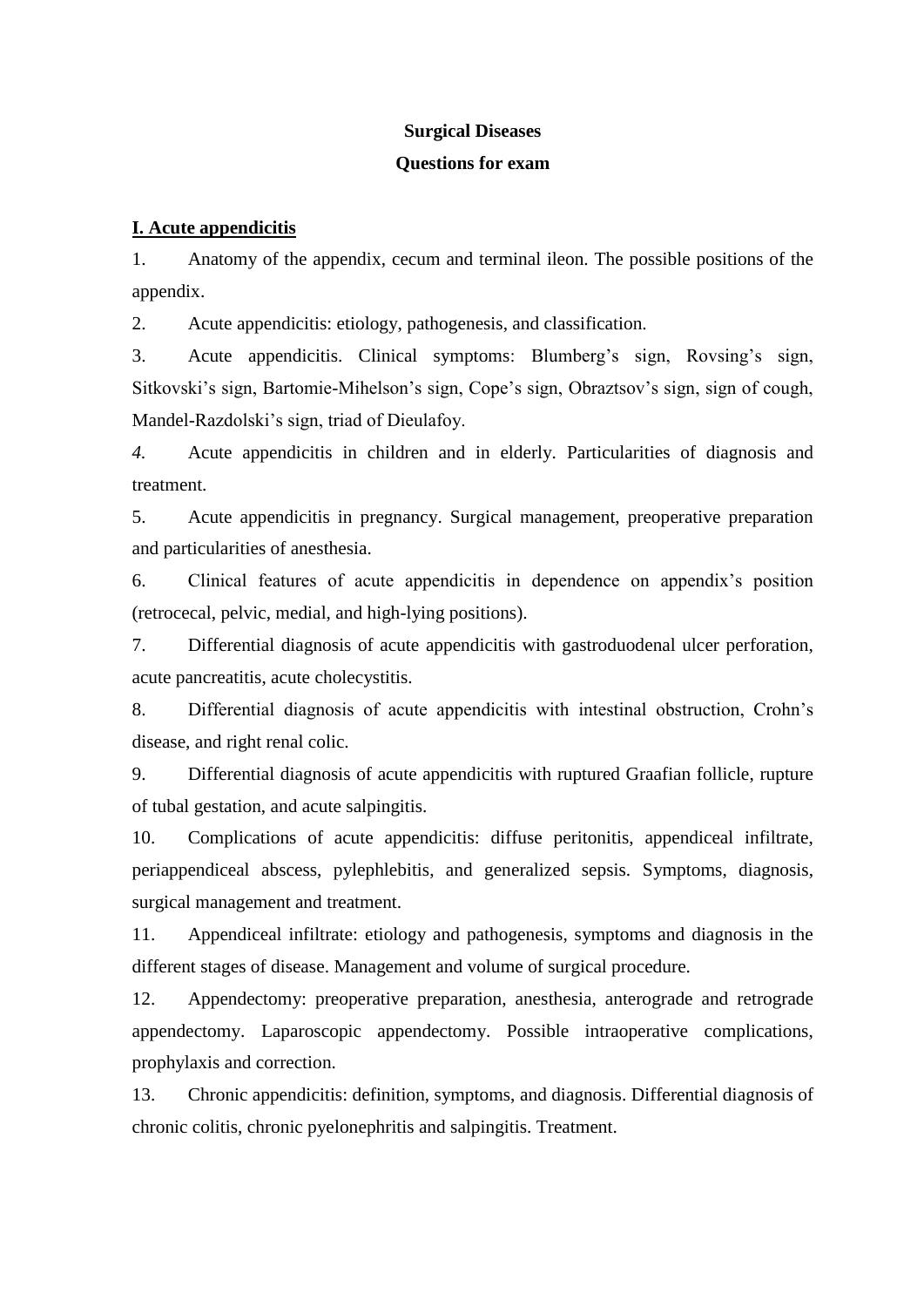### **II. Cholelithiasis. Posthepatic (mechanical) jaundice.**

14. Cholelithiasis: definition, etiology and pathogenesis, mechanisms of the gallstones formation.

15. Cholelithiasis: clinical features in dependence on the clinical form.

16. X-ray methods of diagnosis of cholelithiasis, indications and contraindications. Ultrasonographic examination. Ultrasound findings in an uncomplicated gallstone disease, acute cholecystitis, choledocholithiasis.

17. Cholecystectomy: indications, anesthesia, surgical approaches, and methods of intervention. Possible intraoperative complications within cholecystectomy.

18. Mechanical complications of cholelithiasis: symptoms, diagnosis and treatment.

19. Inflammatory complications of cholelithiasis: symptoms, diagnosis, treatment, and prophylaxis.

20. Degenerative complications of gallstone disease: symptoms, diagnosis and treatment, and prophylaxis.

21. Acute cholecystitis: classification, symptoms, and diagnosis, conservative and surgical management.

22. Surgical policy in acute cholecystitis. Preoperative preparation and variants of cholecystectomy.

23. Choledocholithiasis: classifications, symptoms, diagnosis, and treatment. Methods of drainage of the biliary ducts.

24. Posthepatic (mechanical) jaundice: etiology and pathogenesis, symptoms, methods of instrumental diagnosis.

25. Clinical and laboratory differential diagnosis of posthepatic (mechanical), hepatic (parenchymal) and prehepatic (hemolysis) jaundice.

26. Endoscopic methods of diagnosis and treatment of the posthepatic (mechanical) jaundice.

27. Surgical treatment of the posthepatic (mechanical), jaundice. Methods of drainage of the biliary ducts, biliodigestive anastomosis.

28. Minimal invasive surgery in diagnosis and treatment of cholelithiasis.

## **III. Hernia**

29. Definition of abdominal wall hernia, eventration and evisceration. Components of hernia. Local and general etiological factors in development of hernia. Predisposition and determination factors.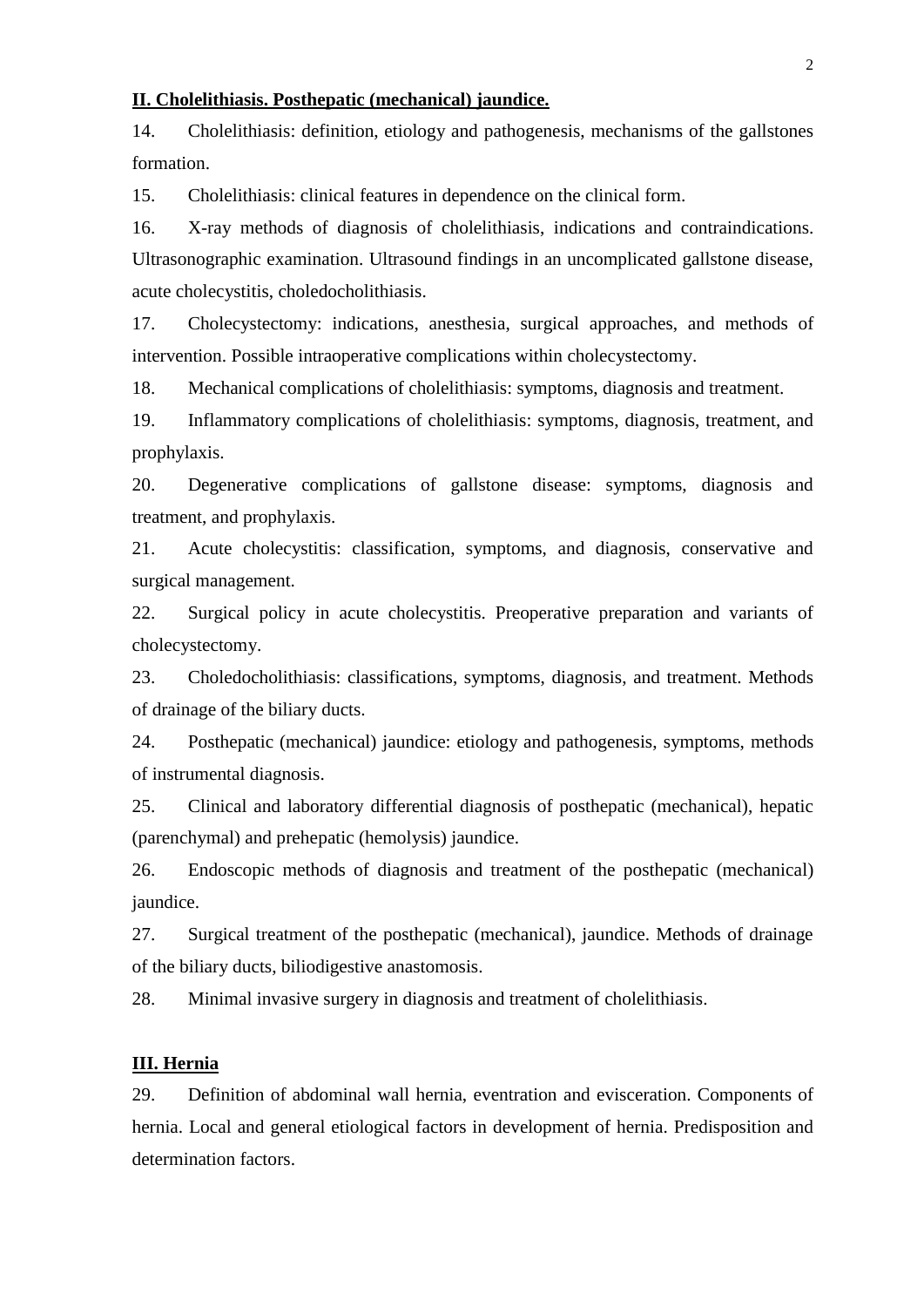30. Abdominal wall hernias: classification. Clinical symptoms of uncomplicated hernias.

31. Conservative and surgical treatment of hernias: indications and contraindications, stages of herniotomy. Possible iatrogenic complications within herniotomy, its prophylaxis and correction.

32. Complications of hernias. Strangulated hernia: elastic and fecal-stasis strangulation. Pathology of strangulated hernia.

33. Strangulated hernia: clinical symptoms, diagnosis, and management. Possible complications induced by forced reducing of the strangulated hernia. False reducing of hernias.

34. Rare forms of hernias strangulation: Richter's hernia, Littre' hernia, Maydl's hernia, false strangulation or Broke's hernia. Features of pathology and clinical signs.

35. Anatomy of the inguinal canal. Classification of inguinal hernias.

36. Indirect inguinal hernia: periods in formation, symptoms, and differential diagnosis. Surgical procedures for indirect inguinal hernia: Roux, Girard, Spasokukotski, Kimbarowski.

37. Direct inguinal hernia: symptoms and differential diagnosis between indirect and direct inguinal hernias. Surgical procedures for direct inguinal hernia: Bassini, Postemski, Shouldice, Lichtenstein, Rutkow-Robbins.

38. Sliding hernia: pathological features, symptoms, and diagnosis. X-ray methods of examination. Features of surgical procedure.

39. Congenital inguinal hernia: symptoms, particularities of herniotomy, Vinkelman procedure.

40. Anatomy of the femoral canal. Types of femoral hernias, hernia of Hesselbach. Differential diagnosis with inguinal hernia, inguinal adenopathy, vein dilatation, "cold abscess".

41. Surgical treatment of femoral hernia: Bassini's and Ruggi's procedures.

42. Umbilical hernias: classification, symptoms. Differential diagnosis with abdominal wall tumors. Surgical procedures: Lexer, Mayo, Sapejko. Management of the umbilical hernias in children.

43. Hernias of the linea alba (epigastric hernias): etiology, classification, symptoms, and surgical procedures.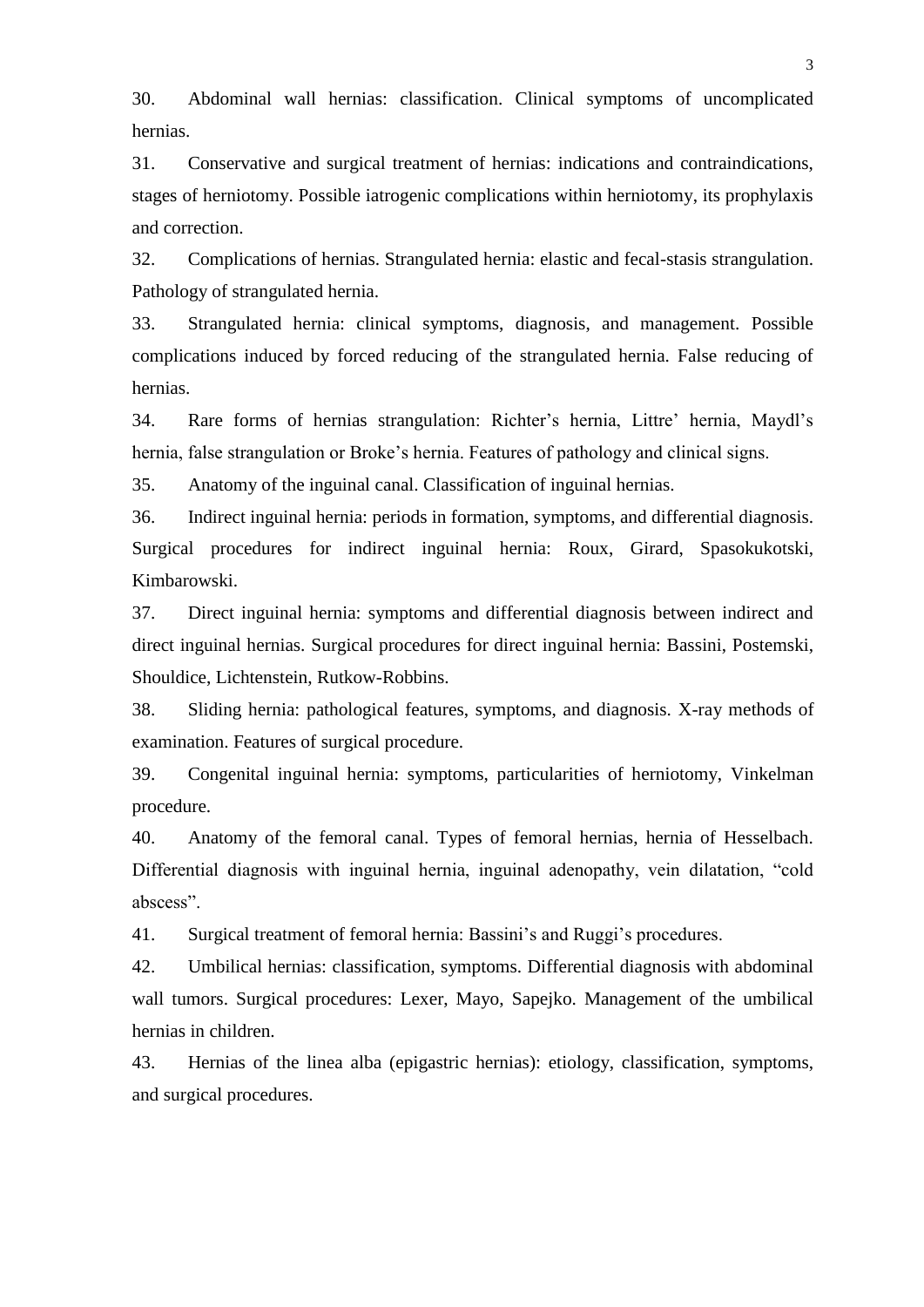44. Incisional (postoperative) and recurrent hernias: definition, causes of development, symptoms, indications for repair, surgical procedures. Autodermal hernioplasty and alloplasty with prosthetic mesh.

45. Surgical technique of herniotomy in giant incisional hernias, postoperative complications and its prophylaxis.

*46.* Steps and particularities of herniotomy for strangulated hernia, signs of viability of strangulated bowel loop, measures of the intestinal resuscitation. Indications for resection of the affected intestinal loop, surgical approach, borders of resection, types of restoration of the intestinal integrity*.*

47. Phlegmon of the hernia: etiology, symptoms. Particularities of surgical treatment: anesthesia, approach, and possible variants of surgical procedures.

# **IV. Diseases of pancreas**

48. Anatomy and physiology of pancreas. The role of trypsin, lipase, amylase and insulin. Relations between pancreas and extrahepatic bile ducts.

49. Congenital anomalies of pancreas: annular pancreas, heterotopic (aberrant) pancreas.

50. Acute pancreatitis: etiology and pathogenesis.

51. Acute pancreatitis: classification, clinical signs.

*52.* Diagnostic methods in acute pancreatitis: laboratory examination, ultrasound, CTscan, upper endoscopy and ERCP, laparoscopy.

53. Differential diagnosis of acute pancreatitis with acute appendicitis, intestinal obstruction, perforated gastroduodenal ulcer, myocardial infarction, left-side pleuropneumonie.

54. Conservative treatment of acute pancreatitis. Main goals of medical therapy of acute pancreatitis.

55. Endoscopic and surgical treatment of acute pancreatitis in dependence on the form, clinical period and complication's appearance.

56. Classification of complications of acute pancreatitis.

57. Fermentative peritonitis. Pancreatitis induced shock. Volume and contents of replaced fluid for resuscitation and detoxication in acute pancreatitis.

58. Purulent peripancreatitis: clinical signs, diagnosis and treatment. Indication for surgery, methods of treatment.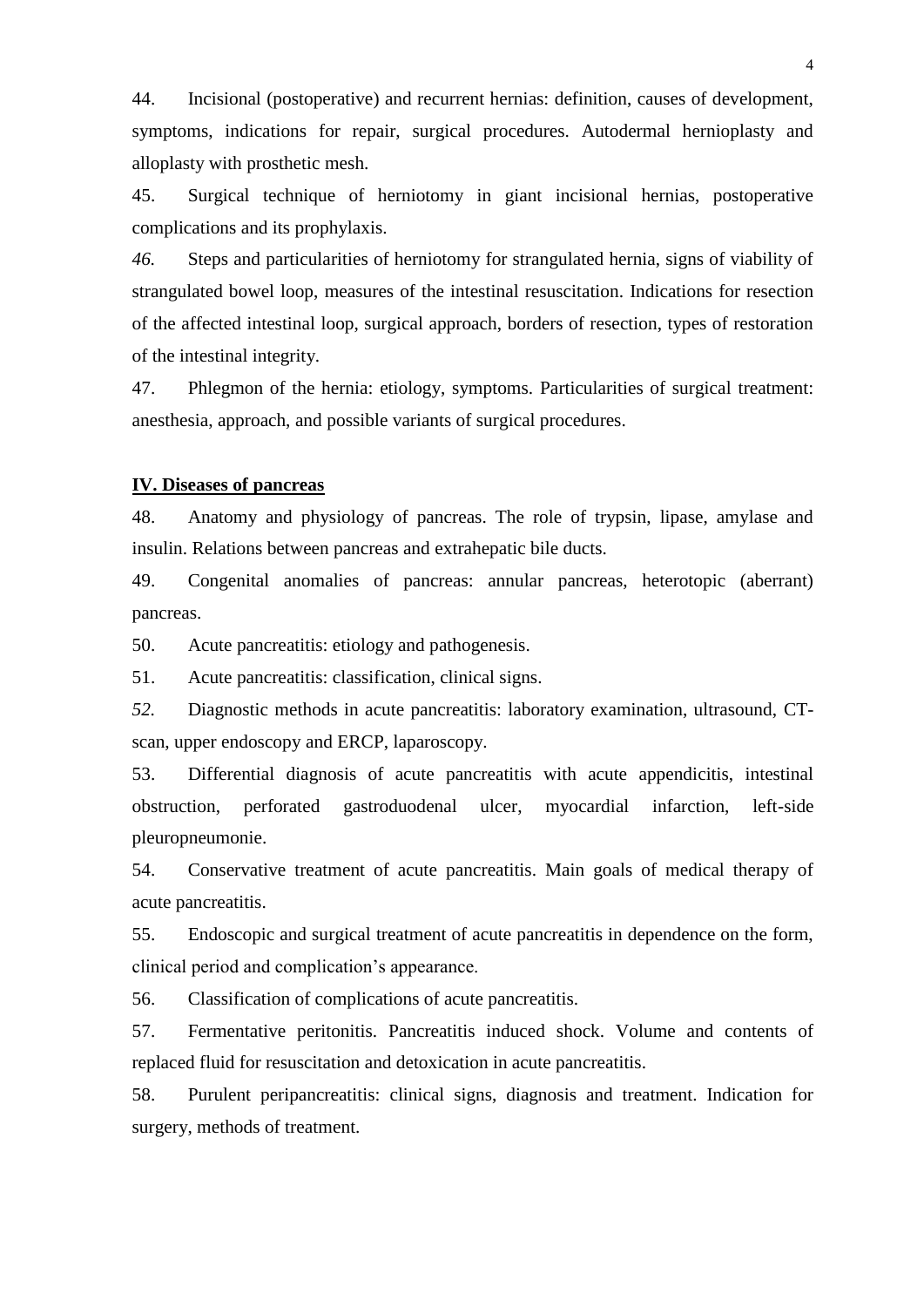59. Pancreatic and digestive fistulas in acute pancreatitis: etiology and pathogenesis, diagnosis, prophylaxis and treatment.

60. Pancreatic pseudocyst: etiology and pathogenesis, classification, clinical symptoms, diagnosis. Methods of surgical drainage.

61. Chronic pancreatitis: etiology and pathogenesis, pathology, classification, clinical symptoms, diagnostic methods.

62. Conservative, endoscopic and surgical treatment of chronic pancreatitis.

63. Pseudotumorous chronic pancreatitis: clinical symptoms, diagnosis and treatment.

## **V. Peptic ulcer disease**

64. Anatomy and physiology of stomach and duodenum, vascularization, innervation. Gastric glands.

65. Phases of gastric secretion. Examination of the acid gastric secretion (analysis of the gastric juice and pH-measurement), and main secretor type (Hollander's and Kay's tests). Use of obtained results for determination of type and volume of gastric surgery.

66. Peptic ulcer disease: etiology and pathogenesis, classification. Johnson's classification of gastric ulcer.

67. Gastroduodenal ulcer perforation: classification (Saveliev), clinical signs, and diagnosis.

68. Atypical and sealed perforation of the gastroduodenal ulcer: particularities of symptoms, diagnosis, and surgical management.

69. Surgical treatment of perforated gastroduodenal ulcer (Mikulicz's, Oppel's, and Judd's procedures, vagotomy, gastric resection). Conservative treatment of perforated ulcer (method of Taylor).

70. Gastroduodenal ulcer hemorrhage: classification, symptoms, and diagnosis. Forrest's classification of bleeding activity.

71. Differential diagnosis of upper gastrointestinal bleeding: peptic ulcer, hemorrhagic gastritis, gastric tumors, variceal bleeding, Mallory-Weiss syndrome etc.

72. Conservative and surgical treatment of bleeding gastroduodenal ulcer. Methods of endoscopic hemostasis.

73. Pyloroduodenal stenosis due to peptic ulcer disease: classification, symptoms, and diagnosis. Differential diagnosis with malignant obstructive gastric tumors.

74. Pathophysiological disturbances in pyloroduodenal stenosis. Syndrome of Darrow. Preoperative preparation and possible surgical procedures.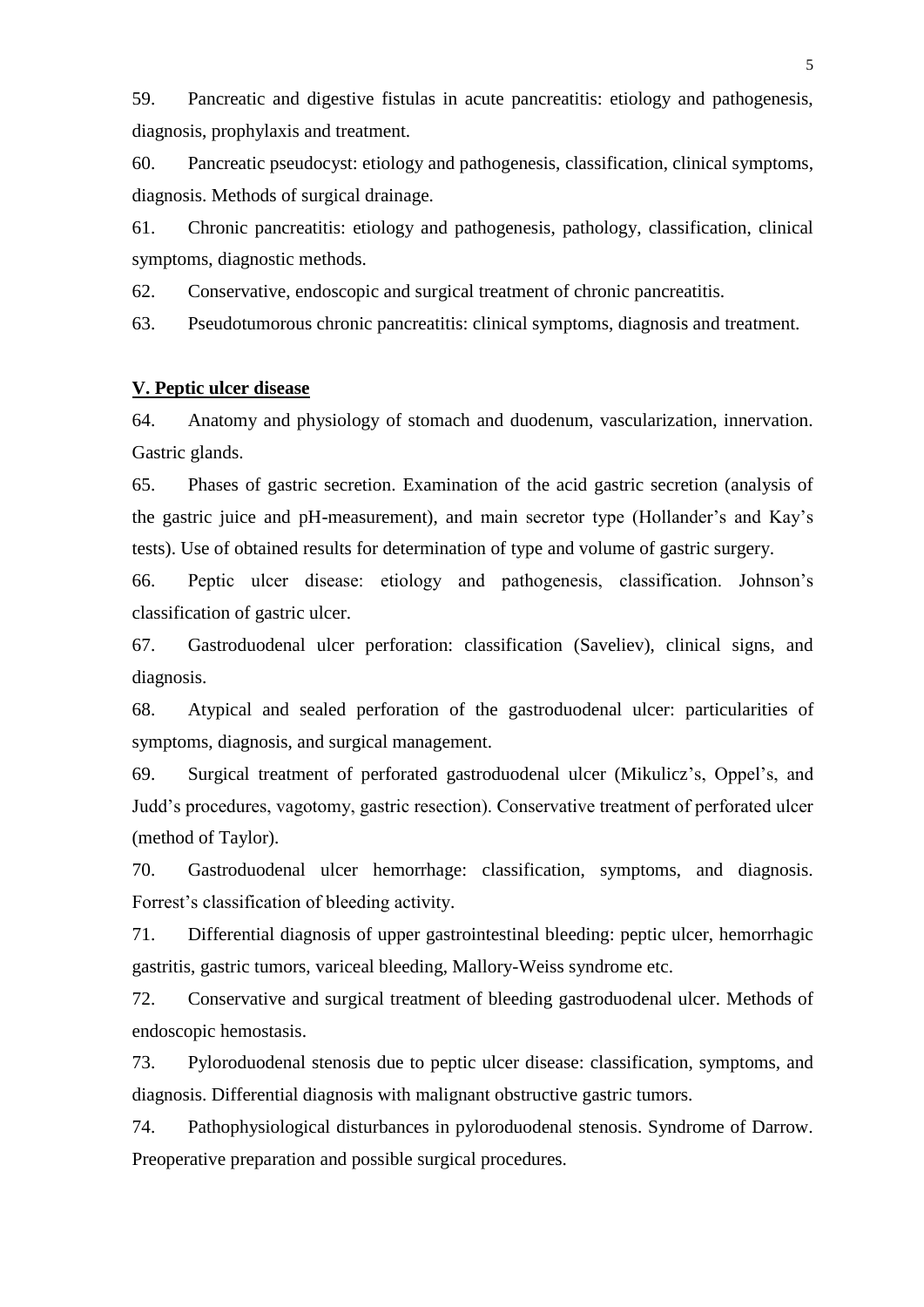75. Gastroduodenal ulcer penetration and malignancy: particularities of presentation, diagnosis, indications for surgery and operative procedures.

76. Zollinger-Ellison syndrome: etiology and pathogenesis, symptoms, diagnosis, and treatment.

77. Indications for surgical treatment of gastroduodenal ulcer (absolute and relatives). Methods of gastroenterostomy (Woelfler, Hacker, Brenner, Braun).

78. Methods of gastric resection (Pean-Billroth-I, Kocher, Haberer, Hofmeister-Finsterer, Balfour, Rechel-Polya, Roux-en-Y).

79. Vagotomy in surgical treatment of the complicated duodenal ulcer: types of vagotomy, indications, and its combination with gastric drainage procedures (Heineke-Mikulicz, Braun, Finney, Judd, Burlui, Jaboulay).

80. Early complications of surgery for peptic ulcer: anastomotic leakage, duodenal stump leakage, and injuries of the extrahepatic bile ducts. Symptoms, diagnosis and treatment.

*81.* Early complications of surgery for peptic ulcer: intraperitoneal hemorrhage, postoperative gastro-intestinal bleeding, gastric retention and anastomositis, acute postoperative pancreatitis. Symptoms, diagnosis and treatment.

82. Non-ulcerative benign gastro-duodenal diseases: foreign bodies, volvulus of the stomach, gastric polyps. Symptoms, diagnosis and treatment.

# **VI. Intestinal obstruction**

83. Intestinal obstruction: definition and classification.

84. Pathophysiology of intestinal obstruction.

85. Clinical symptoms of intestinal obstruction.

86. Diagnosis of the proximal intestinal obstruction (plane X-ray films, Schwarz's procedure, ultrasound, laboratory examination).

87. Diagnosis of the distal intestinal obstruction (plane X-ray films, barium enema, colonoscopy, laboratory examination).

88. Methods of preoperative, intraoperative and postoperative decompression of the gastrointestinal tract in intestinal obstruction.

89. Adhesive intestinal obstruction: symptoms and diagnosis.

90. Surgical procedures in adhesive intestinal obstruction. Conservative treatment, cut of adhesions, resection of intestine, entero-entero anastomosis, and external ileostomy.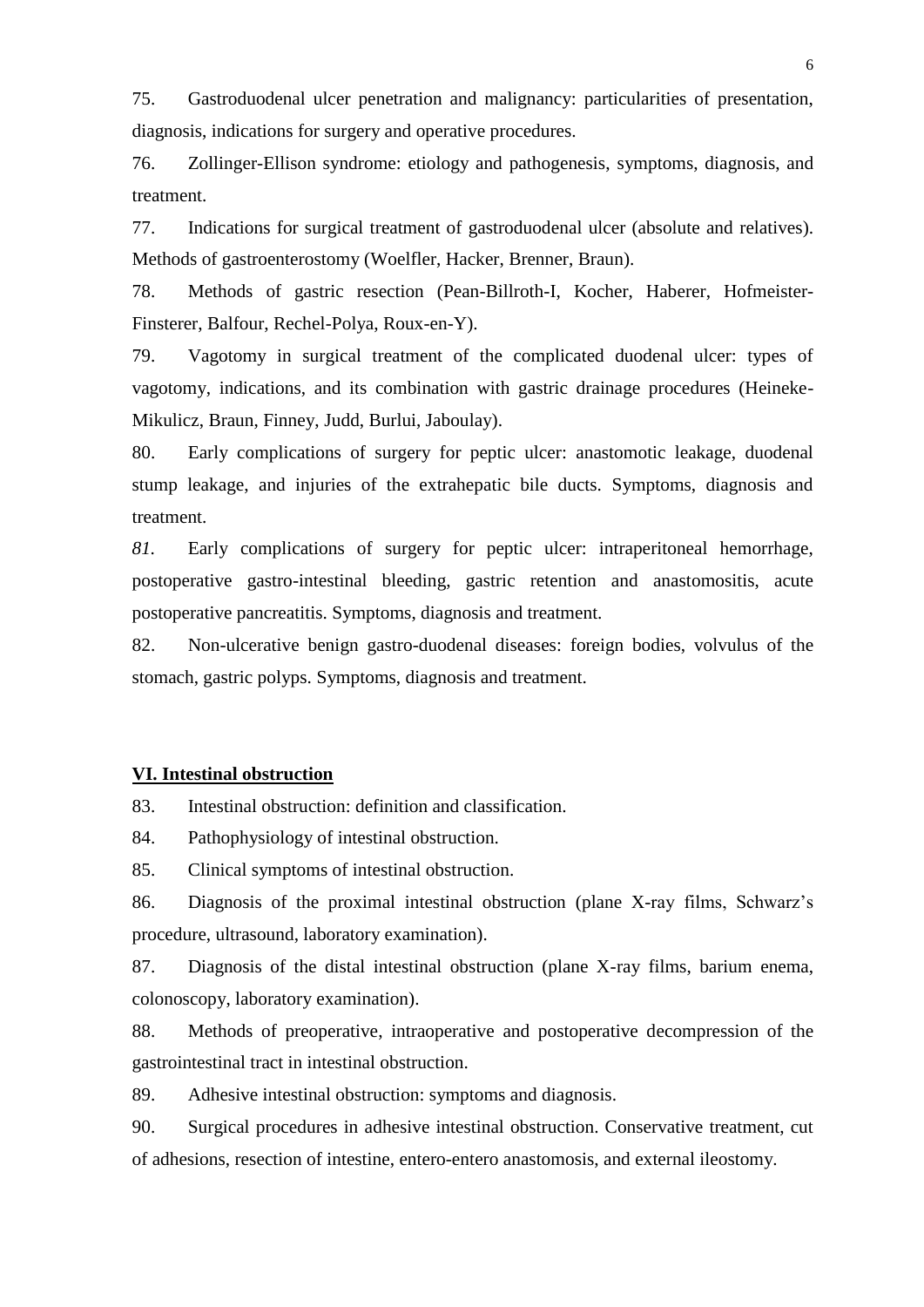91. Mechanical intestinal obstruction: classification, etiology, symptoms, diagnosis

92. Strangulating intestinal obstruction: symptoms, diagnosis, and volume of the surgical treatment.

93. Simple (obstacle induced) intestinal obstruction: etiology, classification, symptoms, and diagnosis

94. Intussusception: types, symptoms, and diagnosis. Conservative and surgical methods of treatment.

95. Volvulus of the sigmoid colon: etiology and pathogenesis, symptoms, diagnosis, and treatment.

96. Dynamical intestinal obstruction: etiology, classification, symptoms, diagnosis, and treatment.

97. Paralytic ileus: etiology and pathogenesis, symptoms. Differential diagnosis between paralytic ileus and mechanical intestinal obstruction. Treatment of paralytic ileus.

#### **VII. Abdominal trauma**

98. Abdominal trauma: etiology, classification, physical examination and diagnosis.

99. Particularities of physical examination of severe injured patients with shock, unconscious patients, comatose patients, drunken intoxicated patients.

100. Blunt abdominal trauma: etiology, classification, symptoms, and methods of diagnosis in dependence on patients' general status.

101. Physical examination and diagnosis in blunt abdominal trauma. Technique of paracentesis and peritoneal lavage, and interpretation of obtained results.

102. Particularities of examination in penetrating trauma: exploration of wound, additional methods of diagnosis (vulnerography, laparoscopy, excretory urography.).

103. Injuries of abdominal wall: contusion, non-penetrating wounds, and Reilly's syndrome. Particularities of symptoms and surgical management.

104. Blunt abdominal trauma with injuries of solid intraperitoneal organs: physical examination, diagnosis, and surgical treatment.

105. Blunt abdominal trauma with injuries of hollow intraperitoneal organs: physical examination, diagnosis, and surgical treatment.

106. Injuries of spleen: etiology, clinical forms, methods of diagnosis and treatment.

107. Injuries of liver: etiology, symptoms, diagnosis, and methods of intraoperative hemostasis.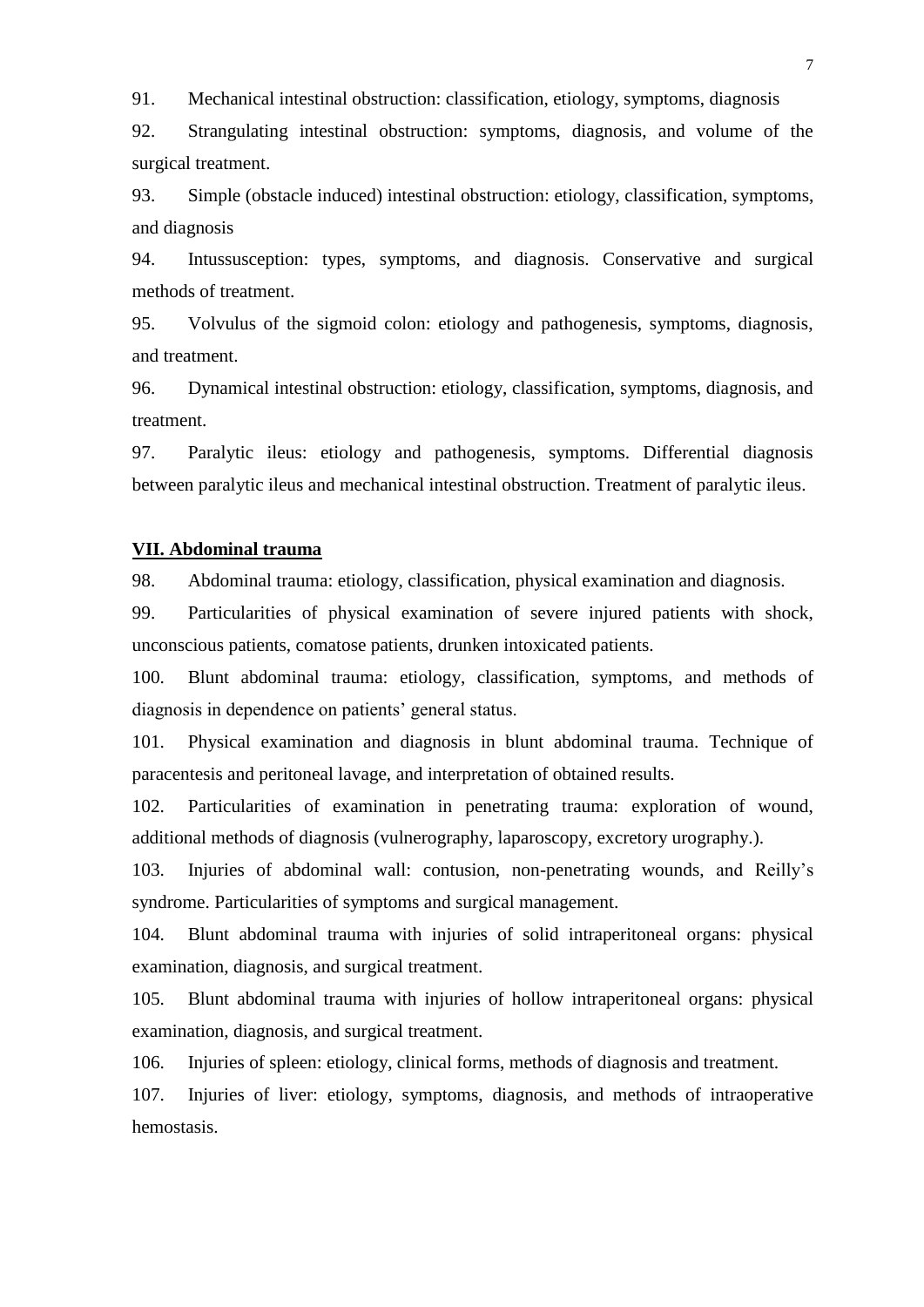108. Injuries of pancreas: etiology, symptoms, diagnosis and particularities of surgical treatment. Prophylaxis of postoperative pancreatitis.

109. Injuries of diaphragm: etiology, symptoms, and methods of diagnosis and treatment.

110. Injuries of stomach: etiology, symptoms, methods of diagnosis and treatment.

111. Injuries of duodenum: etiology, symptoms, methods of diagnosis and treatment.

112. Injuries of small intestine and colon: etiology, symptoms, methods of diagnosis and treatment.

113. Penetrating abdominal injuries: etiology, classification, symptoms, methods of diagnosis and treatment. Primary exploration and debridement of wound.

114. Gunshot abdominal wounds: symptoms, particularities of diagnosis, treatment. Features of surgical procedure, prophylaxis of anaerobic infection.

115. Associated trauma: definition, particularities of physical examination and diagnosis, surgical management.

### **VIII. Peritonitis**

116. Peritonitis: definition, etiology and pathogenesis.

*117.* Peritonitis: ways of infection penetrating into the peritoneal cavity, classification.

118. Stages of the clinical evolution of pancreatitis. Symptoms and signs.

119. Pathophysiology of advanced peritonitis.

120. Clinical, instrumental and bacteriological diagnosis of peritonitis.

121. Differential diagnosis of peritonitis with myocardial infarction, inflammatory diseases of lungs, Henoch's purpura, renal colic, biliary colic, lead colic, ruptured Graafian follicle, and rupture of tubal gestation.

122. Complex treatment of generalized peritonitis. Particularities of surgical procedure.

123. Surgical treatment of generalized peritonitis: preoperative care, anesthesia, surgical approaches, methods of peritoneal lavage and peritoneal drainage.

124. Intraperitoneal abscesses: etiology, typical localization, pathology, clinical findings, diagnosis, and principles of surgical treatment.

125. Right subhepatic abscess: etiology, pathology, clinical findings, diagnosis, surgical treatment.

126. Subphrenic abscess: etiology, typical localization, pathology, clinical findings, diagnosis, and principles of surgical treatment.